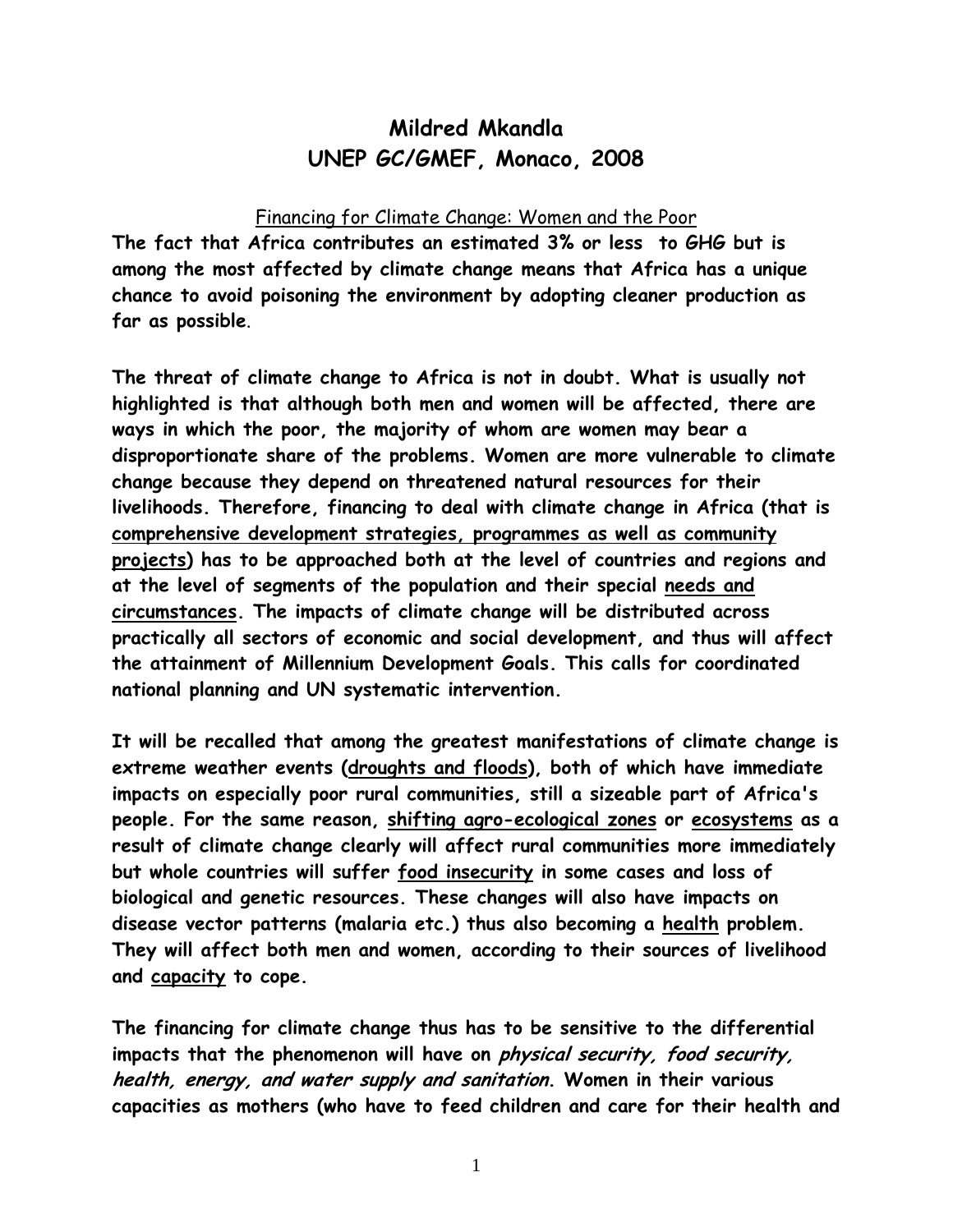**nutrition) become a frontline community as far as needs are concerned. The poor and underprivileged among both men and women, who tend to be most dependent on primary products and natural resources, must be enabled in sustainable management of these resources in a changing climate. The urban poor share many of the problems of the rural poor. The nature of the threats itself suggests the areas that need attention:** 

- **Disaster preparedness for women; they are usually the face of destitution in floods and the struggles of communities to find food and shelter.**
- **Food security; drought resistant crops and management of water for agriculture for women's needs (not just for "commercial" farmers who tend to be men).**
- **Energy efficiency and access to renewable energy technologies (RETS) to save women from hunting for depleting energy (fuel wood) resources in rural and peri-urban areas, and even "power cuts" which are beginning to affect even urban women in many regions.**
- **Water programmes designed with women in mind, allowing for their stake in allocation and use of the resource. Women who go long distances for water may have to go even further in areas where the resource will decline, and suffer more where the resource will be excessive and unprotected. Cost effective programmes like rainwater harvesting close to homesteads should be looked at more seriously as a complement to river basin and groundwater resources management.**
- **Health impacts of climate change need more attention, to be combined with primary health programmes where mother and child needs have to be directly programmed.**

**My neighbour Bongi came to my house the other day. Bongi is on ARVs and she had not taken them for two days because she had nothing to eat. We shared what we had and that was it until we had fuel to travel some 60 kilometres to a relative who had some maize. Meantime, Bongi's mother had planted some maize seed picked from a hybrid crop, from a season earlier. The maize seemed to be doing well but then came torrential and nonstop rains. Some of this crop was washed away. The little that survived drowned and turned yellow. Bongi's mother tried to make bunds to drain the water to no avail. Advice was that she uses top dresser, an input that was not only unavailable but even if it was, she could not afford it. If it was available, it would have been some 25 kilometres away. She would need at least 4 million dollars for transport alone from her new salary of 15 million dollars living her with only 11 million dollars, just enough for a 15kg bucket of maize (if available). The family**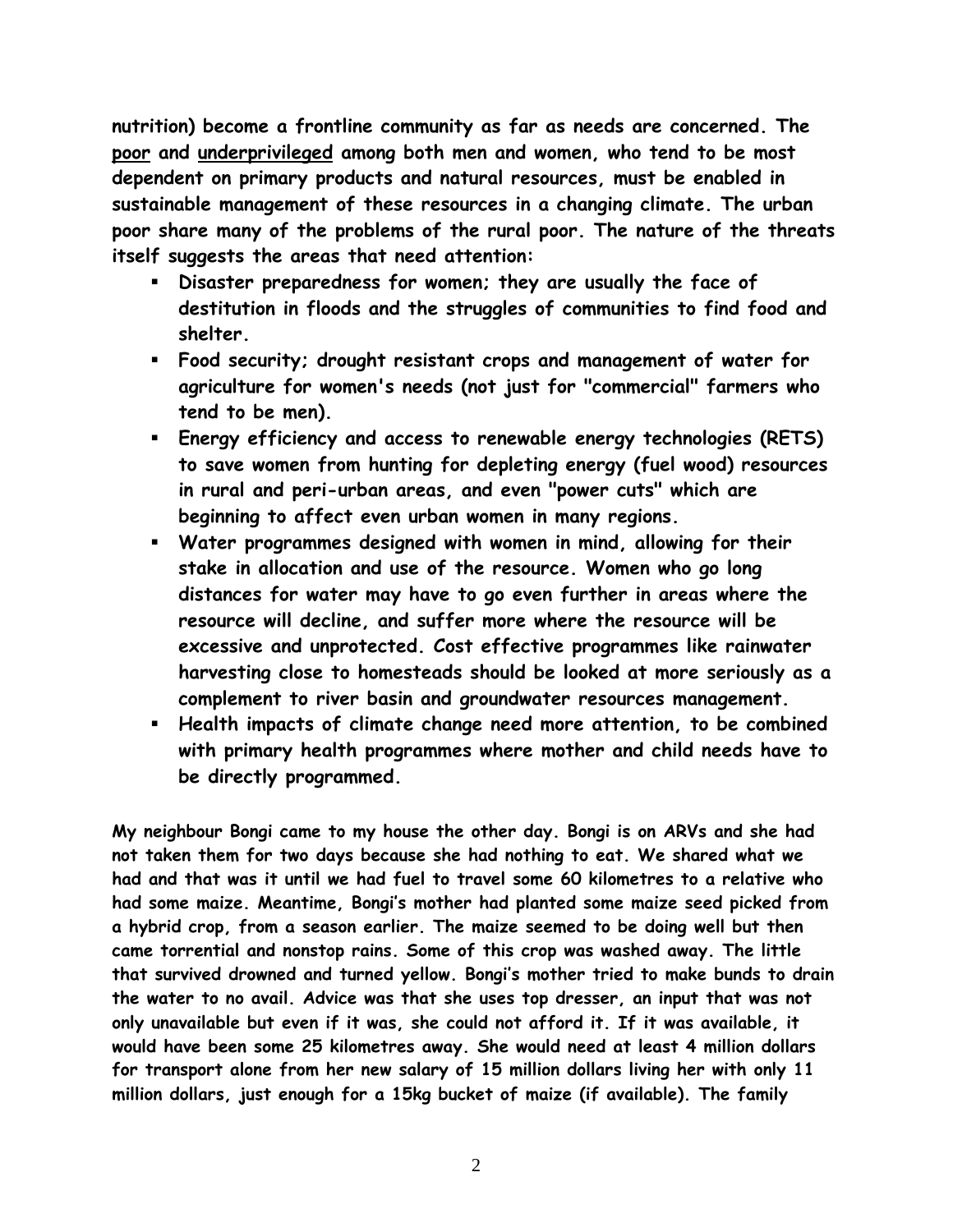**needs at least 45kg of maize per month. Bongi and her family experience first hand, the effects/impacts of extreme weather events brought about by climate change exacerbated by poverty and her gender.** 

**Access to information to make meaningful choices lacking; poor communication; no radios or batteries, sore eyes and coughs are some of the challenges that women face. Women can be empowered through information availability, income generating activities, coping strategies (food, water, alternative livelihoods) and employment creation.** 

### **How do the poor especially women change to low carbon, how can they finance this?**

### **Opportunities**

**Use of pro-poor strategies that are comparatively inexpensive, are user friendly and amenable to exploitation by women.**

**Ownership and control of natural resources/ participation in decision making Information, knowledge and skills** 

**Disaster preparedness. Mozambique?**

# **Access to climate mitigation and adaptation funds, usually at government level rarely trickle down to the poor especially the rural poor.**

**Funds available for climate change**

- **Least Developed Country Fund for financing the development of National Adaptation Program of Action (NAPAs). Not yet beneficial to women.**
- **Special Climate Change Fund: Priority I adaptation in developing countries. Has no gender perspective.**
- **Adaptation Fund, financed by emissions trading.**

**How can women and the poor advocate and lobby for what they do not know and even if they do know when they do not know it is their right to demand/lobby access to those funds** etc.

**The poor are those in whose name so much is done but for whom nothing is done** 

## **Needs**